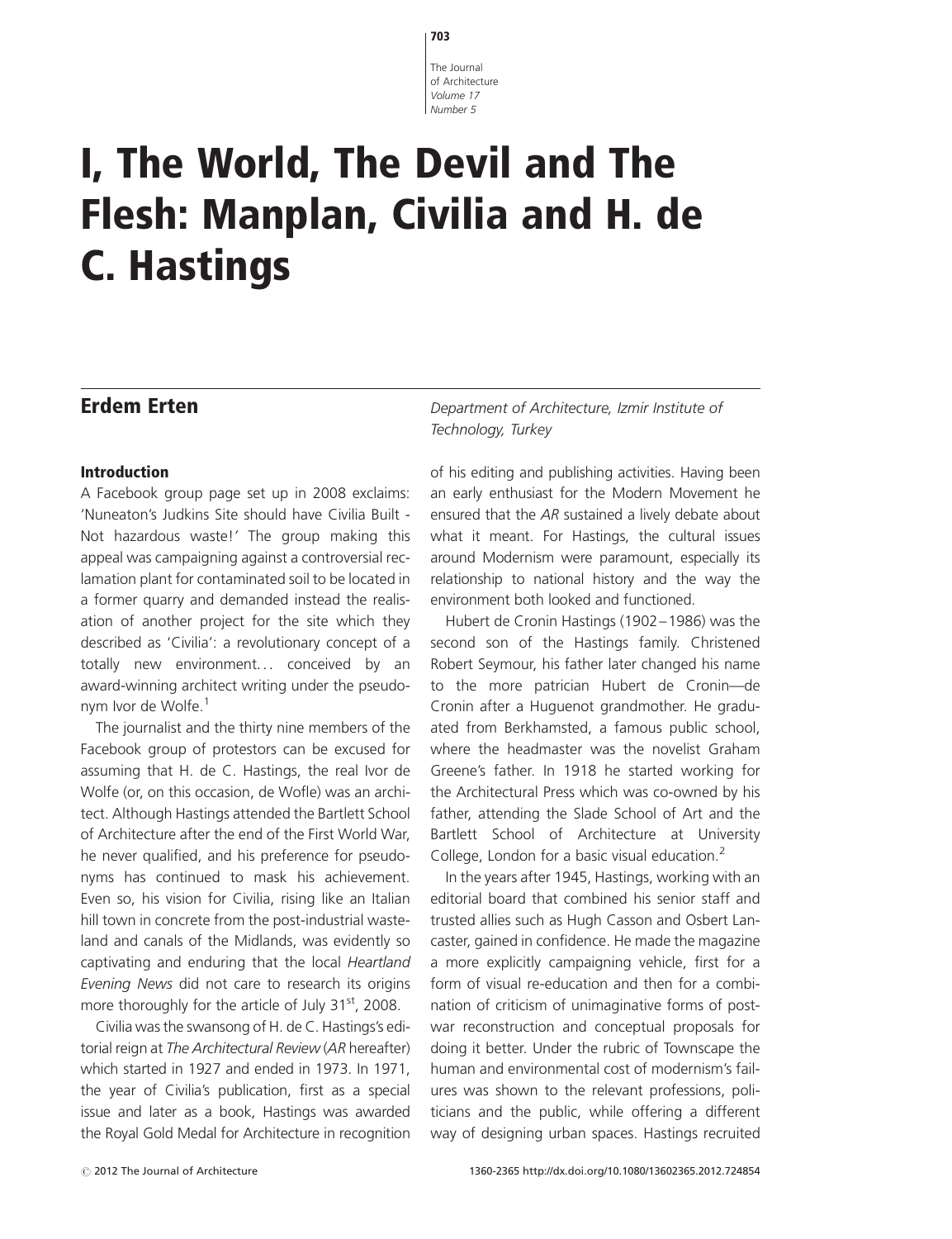Figure 1. Hastings in front of his converted Rolls Royce during one of his countryside travels (courtesy of Priscilla Hastings).



writers who left their mark on architectural culture by their ability to see this wider social and artistic field. Hailed by his colleagues for having 'injected fire' into AR with his unceasing experimentation towards a radical and innovative visual layout.<sup>3</sup> the outward appearance of the press impresario conceals the reality of a self-effacing, reclusive, mercur-

ial and frequently irascible personality. The mind and motivation of the man who ran the periodical for forty six consecutive years still remain largely hidden, as his nickname, bestowed by John Betjeman, 'Obscurity', implies (Fig. 1).

While Hastings's role in the development of architectural discourse has become recognised in recent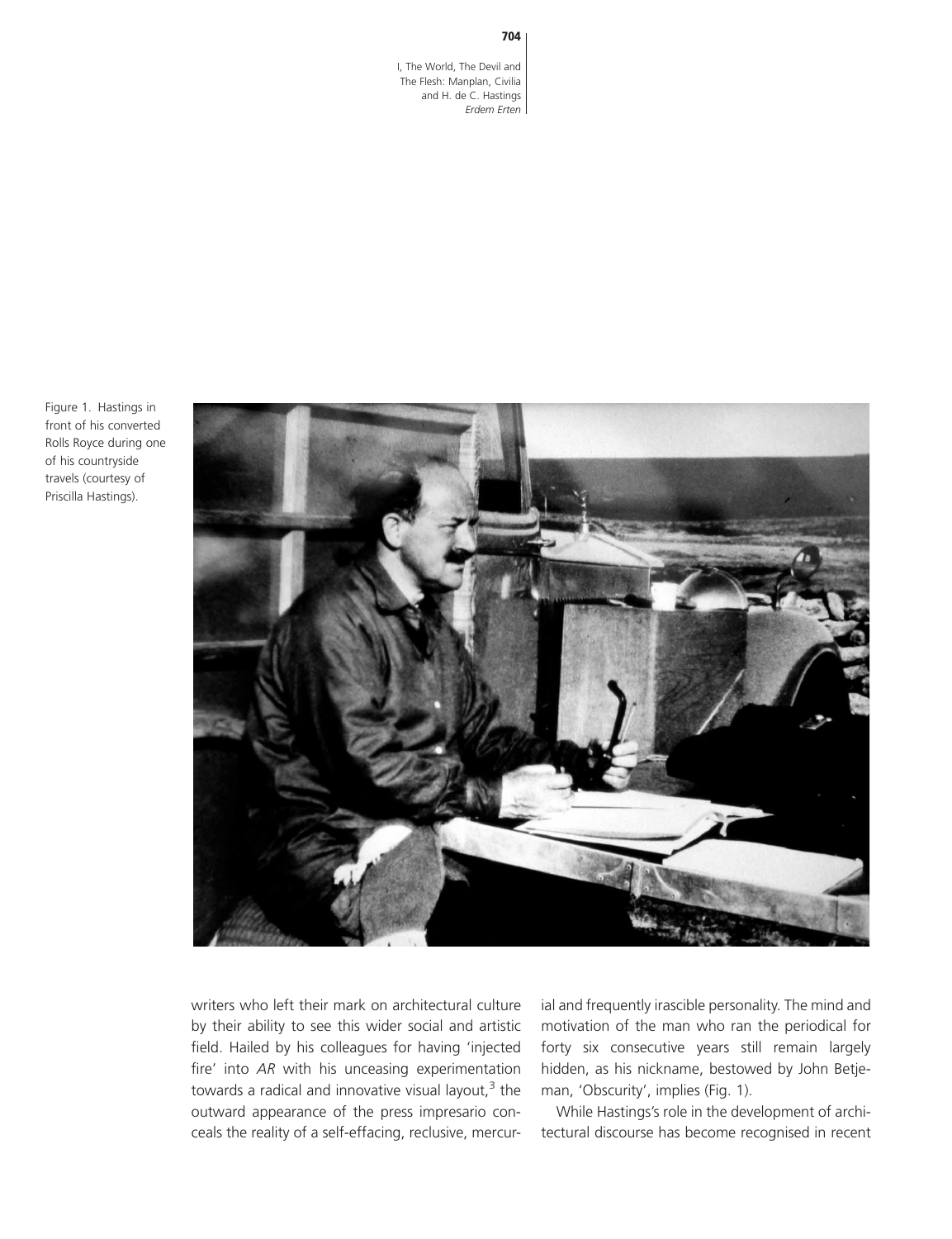years, it is still not thoroughly understood. This paper aims to provide insight into Hastings's worldview as reflected in his unpublished manuscript The Unnatural History of Man and the two major campaigns of the AR, Manplan (1969) and Civilia (1971), as its most direct manifestations, undertaken only a few years before Hastings retired from architectural journalism. My intention here is not to discuss the text as the recently discovered masterpiece of an unknown genius, but as a key to understanding the motivation behind the seemingly disparate post-war campaigns of the AR.

# Hastings and The Unnatural History of Man

Among Hastings's papers are the scattered partial drafts for a book, The Unnatural History of Man, on which he worked continuously from the 1940s to the late  $1950s<sup>4</sup>$  It was finally published in a reduced version entitled The Alternative Society in 1980. Running to over 880 pages, the full text was intended as a reformist manifesto, coming from the hand of an amateur who wanted his voice to be heard. While at the Slade, Hastings absorbed the doctrine of 'significant form', coined by Clive Bell in 1914. This critical method was largely founded on the necessity of educated taste, for 'significant form' was capable of arousing a peculiar sense of emotion only in those who had trained aesthetic sensibilities. Although Bell promoted abstract modern art within the Bloomsbury circle, his writing carried echoes of associationism, as advocated more than a century before by Archibald Allison and Richard Payne Knight.<sup>5</sup> Hastings's text shows his predilection for an art of revelation

in preference to an art of technique, especially characterised by William Blake's opposition to Sir Joshua Reynolds's consolidation of a mainstream classical tradition. He believed these precursors could be enlisted in support of an alternative vision for modern art and architecture, as part of his project in promoting Townscape.

Hastings's manuscript and the 1980 published version shared a central message: Western civilisation faced 'a bottomless inanity', $6$  a state of paranoid despair due to the threat of nuclear mass destruction. The British could, and should, assume a pioneering role to stop the approaching disaster before it destroyed the planet and, with it, human civilisation. It was written in response to the diminishing role of Britain as a world power and the dramatic change in its social and cultural structure. The post-war economy was slow to recover in the 1950s and, even in the age of pop and the rise of mass culture, it was fragile. By the late 1960s it was becoming clear that Britain had lost its former imperial role while the increasing influence of the United States on British culture had disturbed some British intellectuals between the wars who continued to stimulate the search for a valid independent way of life. Others, notably Hastings's prominent young assistant editor Reyner Banham, embraced America, putting British cultural identity under scrutiny as they did so.

The manuscript starts with a provocative depiction of the human condition in the face of the nuclear threat. Hastings points to the contradiction that while angst prevailed with the intellectuals among the 'New Elizabethans', the promise of a better future was fed to wider society through advo-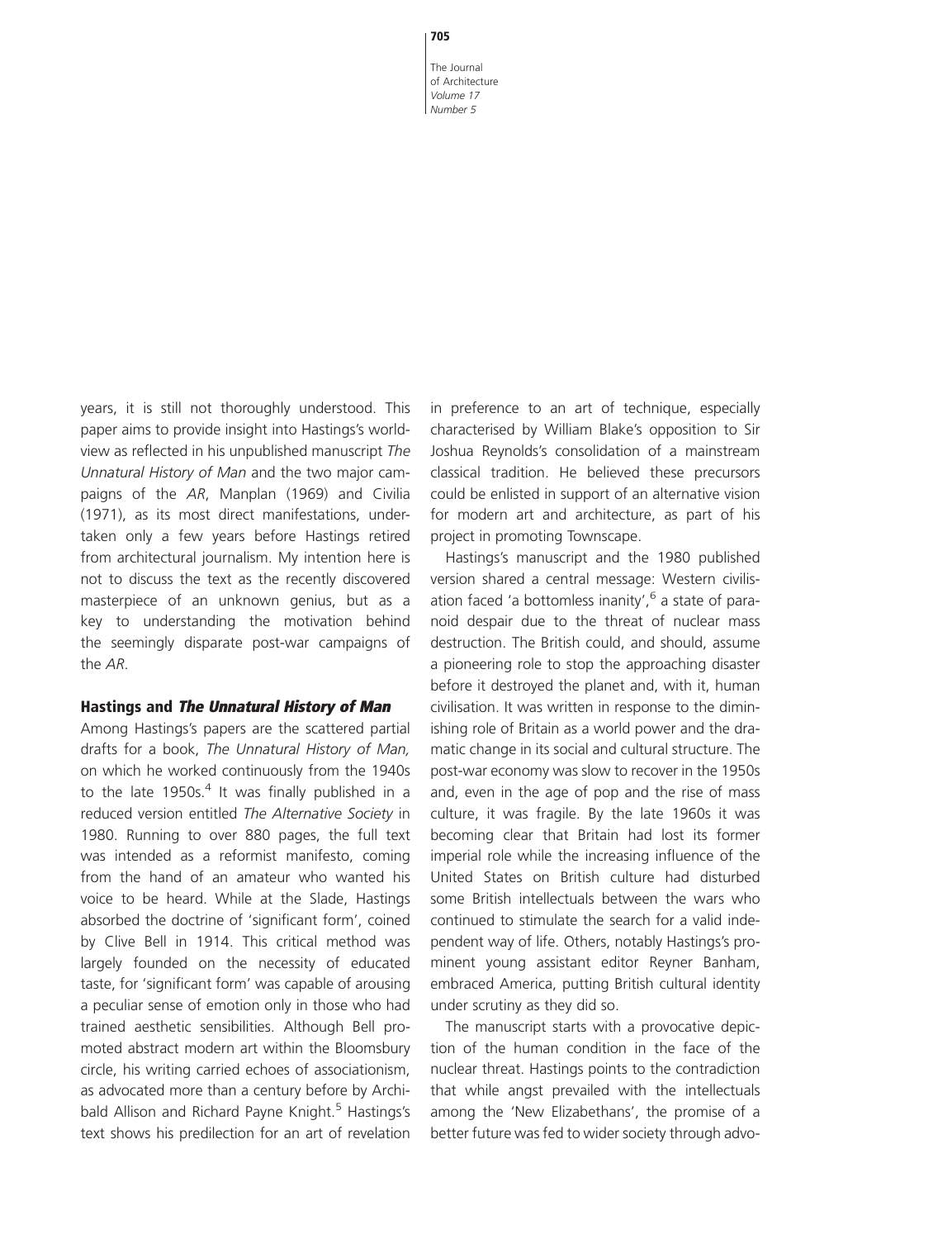cates of science and technology as the only agents of progress.<sup>7</sup> The reign of specialists and experts in the administration of society was the real problem that Western civilisation had to address:

A new kind of dilemma, not knowing why things have gone wrong. They went wrong in the seventeenth century because mammon stalked up and down the land, in the eighteenth because privilege, superstition and taboo prevented the free play of reason, in the nineteenth because vested interests obstructed the progress of science. In the twentieth however, all the great abuses have vanished, together with our sense of sin, and science sits enthroned and there's next to nothing to put it right, yet here we stand... in front of a guided missile...Above all there is the modern fashion for specialization which sternly discourages public discussion except by experts... No one is to speculate about 'life' any more, the experts because they do not deign, the amateurs because they do not dare.<sup>8</sup>

For Hastings, humanity needed a utopian impulse, a new comprehensive ideological directive, to initiate what he called a 'collective come-back' before an holistic vision of life was irrecoverably lost. 'The British [had] always been incurably Messianic' he contended, and British insularity and the experience of the Industrial Revolution could help them overcome the turn of history initiated by the Cold War division.<sup>9</sup> He claimed that in the seventeenth century Britain created a genuine opportunity to establish a model society of freedom: the realisation of a New Jerusalem. The British Civil War, which he called the 'Cromwellian revolution', was in Hastings's eyes the real birth of the modern world

bringing forward the Industrial Revolution as well as British Romanticism. These two historically significant developments proved that it was possible simultaneously embrace the ideal of scientific and technological progress while still maintaining the priority of emotion over reason. According to Hastings, a revolution in the twentieth century had to aim at transforming human nature instead of the economic system. Idealising the Puritan revolution, he argued that the example of Cromwell could help to formulate a pluralistic democracy, one that would not only safeguard the welfare of every individual but also that of the natural environment.

The call for radical reform in Hastings's manuscript parallels the editorial manifesto that revealed the AR's post-war programme, entitled 'The Second Half Century' which signalled a future of intense campaigning. It opened with the lines 'Then Purg'd with euphrasy and rue/ The visual nerve, for he had much to see' from Milton's Paradise Lost.<sup>10</sup> These lines refer to the scene when the future of mankind is revealed to Adam after his vision was cleansed. Post-war reconstruction was invested not only with the hope of recovery from unprecedented destruction but also the modern subject's salvation by means of a cultural programme of 'visual re-education', equivalent to Adam's cleansing experience.

Hastings saw himself as a genuine Tory, not a classical conservative as one would understand today but one who subscribed to a paternal socialism, which the conservatives defined in the 1930s, and was influenced by a liberalism defined in the thought of the historian and political theorist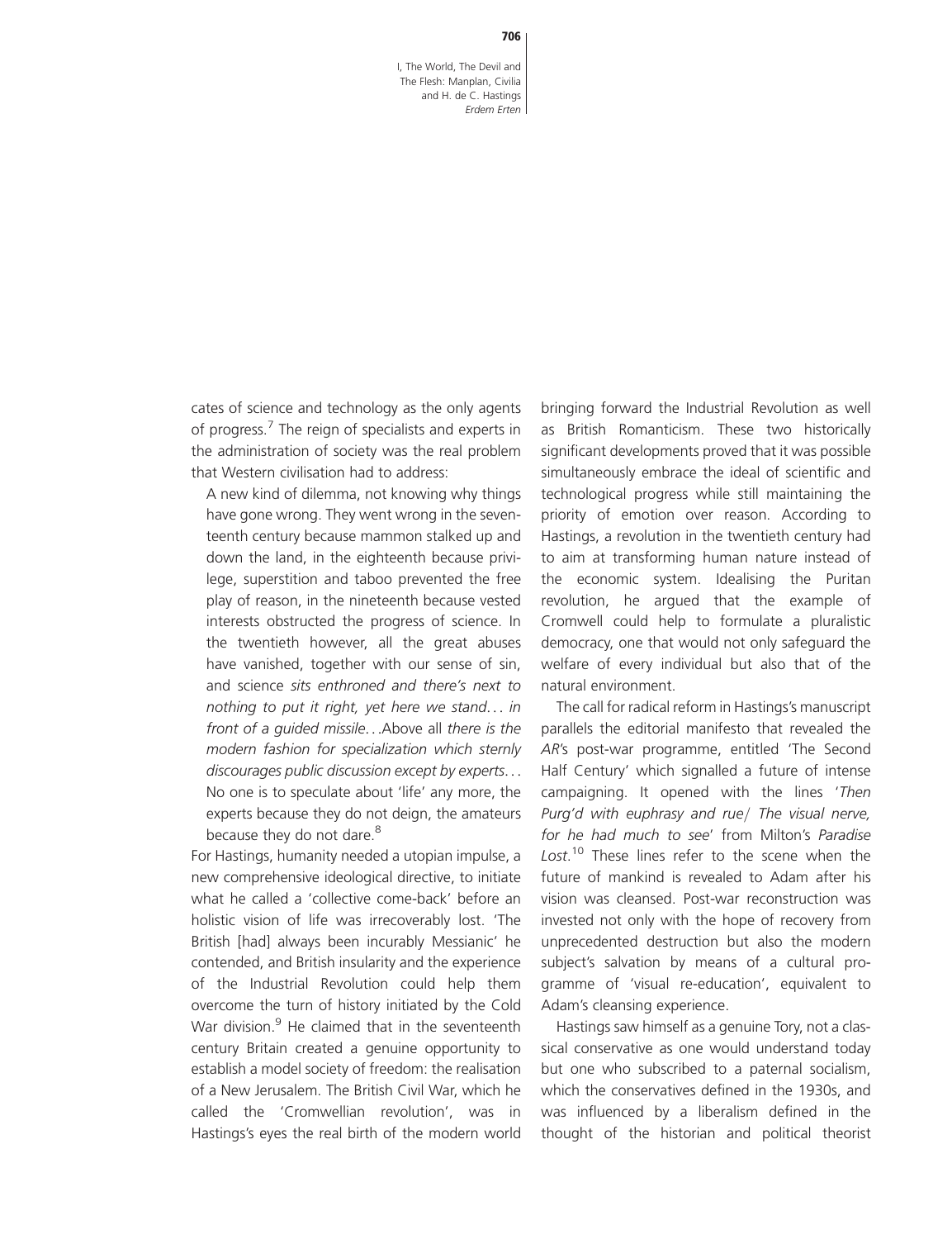Ernest Barker (1874–1960).<sup>11</sup> From the early 1940s to the late 1950s, Barker rose to become the main spokesman of English character, supported by the historians A. L. Rowse and G. M. Trevelyan. These thinkers opposed a slide towards social engineering, being especially against the growing power of the state and its centralised power apparatuses during the Labour administration of Clement Attlee from 1945 to 1951. They found the emerging trend to specialisation insensitive 'to existing political and cultural traditions and political insights afforded by classical learning' which Hastings supported.<sup>12</sup> Barker defended an idea of England securely anchored in Establishment institutions and practices, and a 'gentlemanly' ideal of government based upon liberal learning rather than trained expertise. Hastings's manifesto was highly influenced by Barker's views in its reconfiguration of the role of the State, the cultural elites and the nebulous category of citizens for a new social order.13

Although he advocated mostly higher middleclass and aristocratic values, Barker also believed that it was not only these classes but also 'the simple tastes of the mass of people' that contributed to Englishness as he understood it. He saw wisdom in the daily rituals and traditions of the lower classes and believed that English culture had to be understood as an amalgam of their values as well as those of the higher ranks of society. Englishness, nevertheless, had three cultural 'constants: 1.The centrality of the gentleman, with its intimate connection to 2. the cult of the amateur, and to 3. the voluntary habit of association in British society seen in the role of groups of active citizens'. In

'The Unnatural History of Man' Hastings not only advocated similar ideals, such as the centrality of the gentleman for the new society and the role of humanities in education, he fashioned himself after the amateur gentleman who had no professional training with reference to the several disciplines his manuscript dealt with: such as sociology, psychology, philosophy, urban planning and history.

The threat that expertise might shut off citizens from public life was one that the AR highlighted during the war.<sup>14</sup> Hastings believed that the success of the AR's campaigns would set an example and renew faith in the spirit of the amateur. In parallel, the AR's post-war programme for 'visual re-education' would encompass a broad cultural range, from popular and local arts to the reappraisal of the vernacular to high art.<sup>15</sup> Hastings did not care about the professional credentials of the authors he recruited for the AR, but valued them for the quality and strength of their work. It is no surprise that those who were not necessarily architects, like John Betjeman and Ian Nairn, were given their first opportunities by him, while others frequently contributed to the AR and offered readers a view of architecture in a larger cultural context.

Regarding the Industrial Revolution and British Romanticism as direct consequences of the British Civil War and referring to it as a revolution was not uncommon at the time Hastings was writing. Since the 1930s a new historiography developed which 'viewed the Civil War as a pivotal movement in the creation of the English tradition, as a decisive phase in socialist theoretical development, and as a revolution, not an interregnum.'<sup>16</sup> For Marxist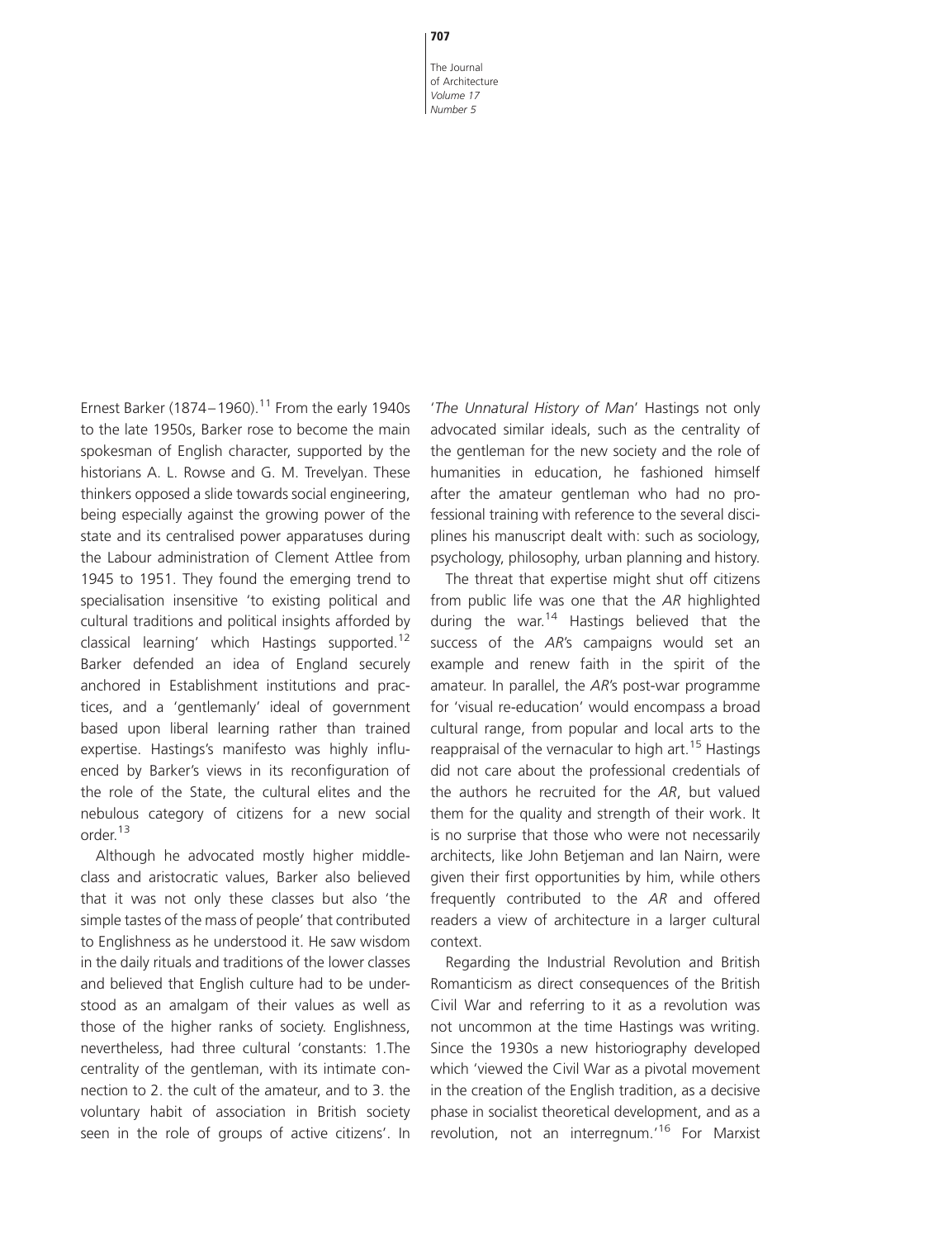historians such as Edward Palmer Thompson, Christopher Hill and Richard Hoggart, and later Raymond Williams, the Civil War conjured up the vision of a 'co-operative social commonwealth' in which the 'iniquity of class' would be removed.<sup>17</sup> They were interested in the Romantic tradition, seeing in its opposition to liberalism, utilitarianism and laissezfaire capitalism a lesson for the early 1950s. This moment also coincided with the emergence of cultural studies and the understanding of culture as 'a whole way of life' shared with anthropology, which was directly reflected in the AR's editorial policy of bringing anonymous architectures to the fore under the banner of The Functional Tradition, while the urban environments visualised in the Townscape articles were proposed as settings for this new social order.

Within this framework, the reinterpretation of the Picturesque in urban terms carried enormous importance not simply for its visual appeal but for its deeper existential meaning. Hastings interpreted Emmanuel Swedenborg's idea of correspondences, which explained each branch of the arts as a form of revelation, understandable by analogy to another. He wrote that landscape was an 'art of OUT THERE that orientates and makes sense of all the arts.<sup>'18</sup> The Picturesque, 'a radical, anarchist and disorderly ideal ... [and] a tremendous event in the long apprenticeship of democracy', was the direct aesthetic outcome of a libertarian attitude to democracy.<sup>19</sup> Through the recognition of a higher order of complexity in nature the debate on the Picturesque and the landscape garden served to illustrate harmonious ways of working with nature and to strengthen

the connection between nature and humankind<sup>20</sup>

In Uvedale Price's call for the irregular as an indispensable aspect of the picturesque Hastings read a democratisation of taste, one that allowed a radical departure from the norm:

In the picturesque we are offered—counting the Beautiful and the Sublime as first and second—a third, a radical, an anarchic kind of beauty: main stimuli, departures from the norm.... a beauty of character, of departure from rather than approach to the ideal... For the irregular makes every man ultimately his own judge on  $arct^{-21}$ 

In the urban context such democratisation meant the coexistence of the new and the old, the modern and the traditional, and an eye that safeguarded the coexistence of difference which Hastings repeatedly emphasised throughout the lifespan of the Townscape campaigns, starting from his early articles 'Exterior Furnishing or Sharawaggi: The Art of Making Urban Landscape' (1944) and 'Townscape: A Plea for an English Visual Philosophy Founded on the True Rock of Sir Uvedale Price' (1949), and finishing with Civilia in 1971.

Hastings's choice of pseudonym was not accidental. According to Susan Lasdun and as confirmed by his daughter Priscilla Hastings, Ivor de Wolfe stood for 'I, the world, the devil and the flesh.' $^{22}$  The world, the flesh and the devil is a quotation from the Anglican Book of Common Prayer that was adapted for the titles of a number of books and films during this period. Hastings added 'I' to the 'the world, the flesh and the devil' and switched the placing of the devil and the flesh. $23$  Chapters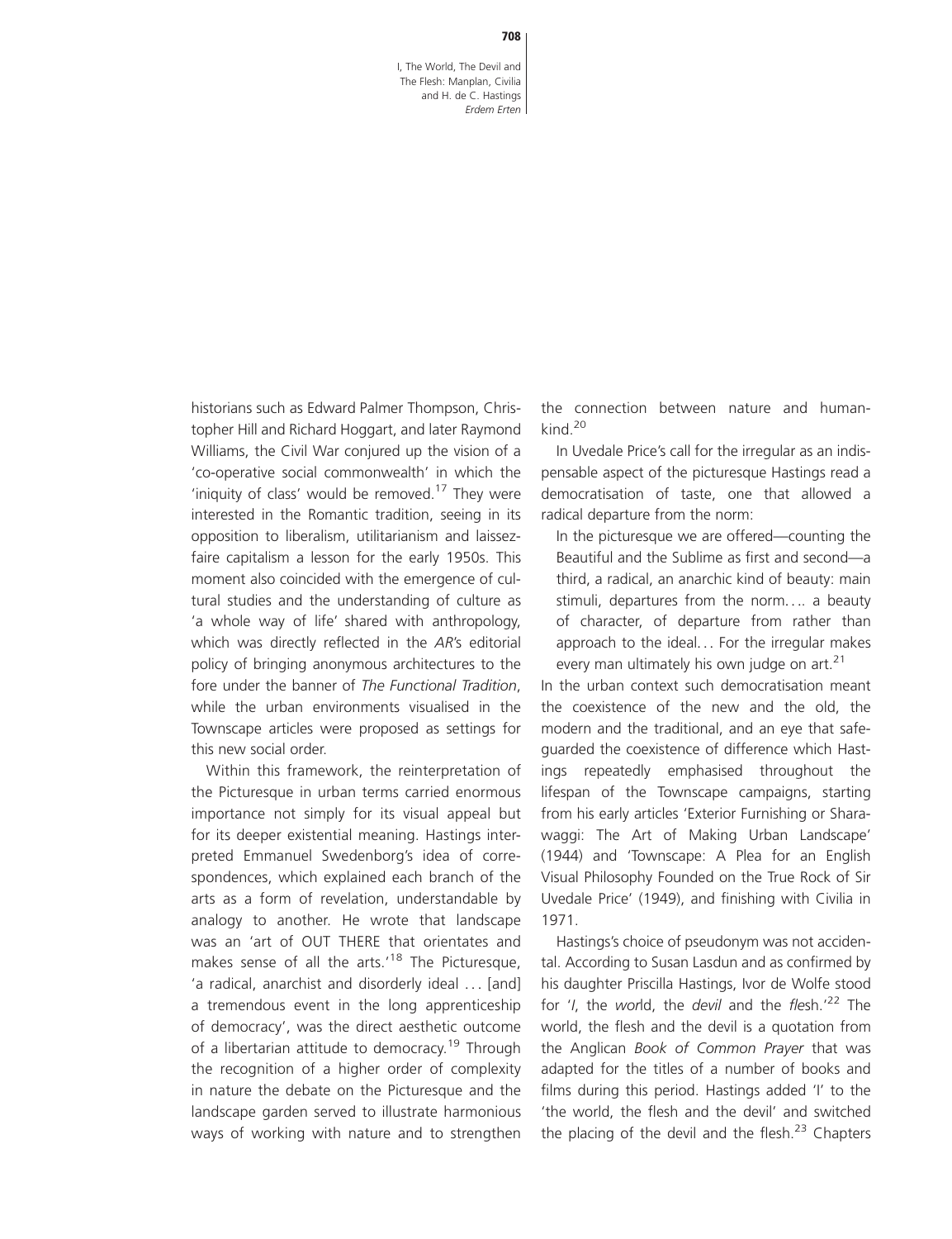23, 24 and 25 of the manuscript are respectively entitled 'The World', 'The Devil' and 'The Flesh' under Part 8 which is called 'The Folly of Religion or The End of the World.' In these chapters Hastings reacts against institutionalised religion for suppressing the carnal and earthly, and separating the body from the soul. The pseudonym, I believe, symbolises this opposition and his nonconformist liberal religious views. Known for his wit, Hastings might also have intended an association with the surname of Elsie de Wolfe, the famous New York actress and interior decorator, or perhaps a subversive anthropomorphic wolf from a fairytale.

# After The Unnatural History of Man: Manplan (1969) and Civilia (1971) (1969) and

After the Townscape campaign reached its zenith with the special issues Outrage and Counter-Attack, Hastings's editorial interventions in the AR were largely restricted to writing independent articles. The practical application of Townscape in education was initiated by the joint effort of Gordon Cullen and Hugh Casson with architecture students of Birmingham and Bristol universities.<sup>24</sup> By 1954 Townscape had spread around the world, evidenced by the way it was taken up by Kevin Lynch and his students at the Massachusetts Institute of technology (MIT). The influence spread in a range of literature in the United States including Jane Jacobs's The Death and Life of Great American Cities.<sup>25</sup> The pedagogical success of Townscape allowed others and even outsiders to the AR, easily to follow in Cullen's footsteps to continue the series.26

Hastings did not consider his mission accomplished, however, and September, 1969, marked a turning point. Reacting to the crisis in Britain, Hastings radically changed the AR's look and called for comprehensive social reform more explicitly then before. Turning his back on sales success and the legacy of the AR as the flagship of architectural journalism, he aimed to redefine British society through his Manplan special issues, launching an implicit attack on the conventions of architectural publishing in line with the increasing power of mass-circulation photo-journalism. Depicting people in dark atmospheres, shifting the focus from architecture to the users and severely questioning the heroic assumptions of Neo-Brutalism, Manplan was a call to reinvigorate architecture's social role in the light of Modernism's performance record.

Published in the form of visual essays followed by short provocative captions, these issues have been described as 'a tactile reminder of a time when magazines lived dangerously' and 'a perverse triumph of editorial conception and design'.<sup>27</sup> Hastings commissioned prominent contemporary photographers such as Patrick Ward, Ian Berry and Tony Ray-Jones to produce 15"x12" black and white prints. With as little text as possible, the first issue narrated a dark story of frustration on the faces of unemployed workers, the elderly in decaying housing, the bored crowds of public transport passengers and rebellious students. This was not the society that he described in his portrait of doom in The Unnatural History of Man but an equally disturbing vision of human failure in its place (figs 2, 3).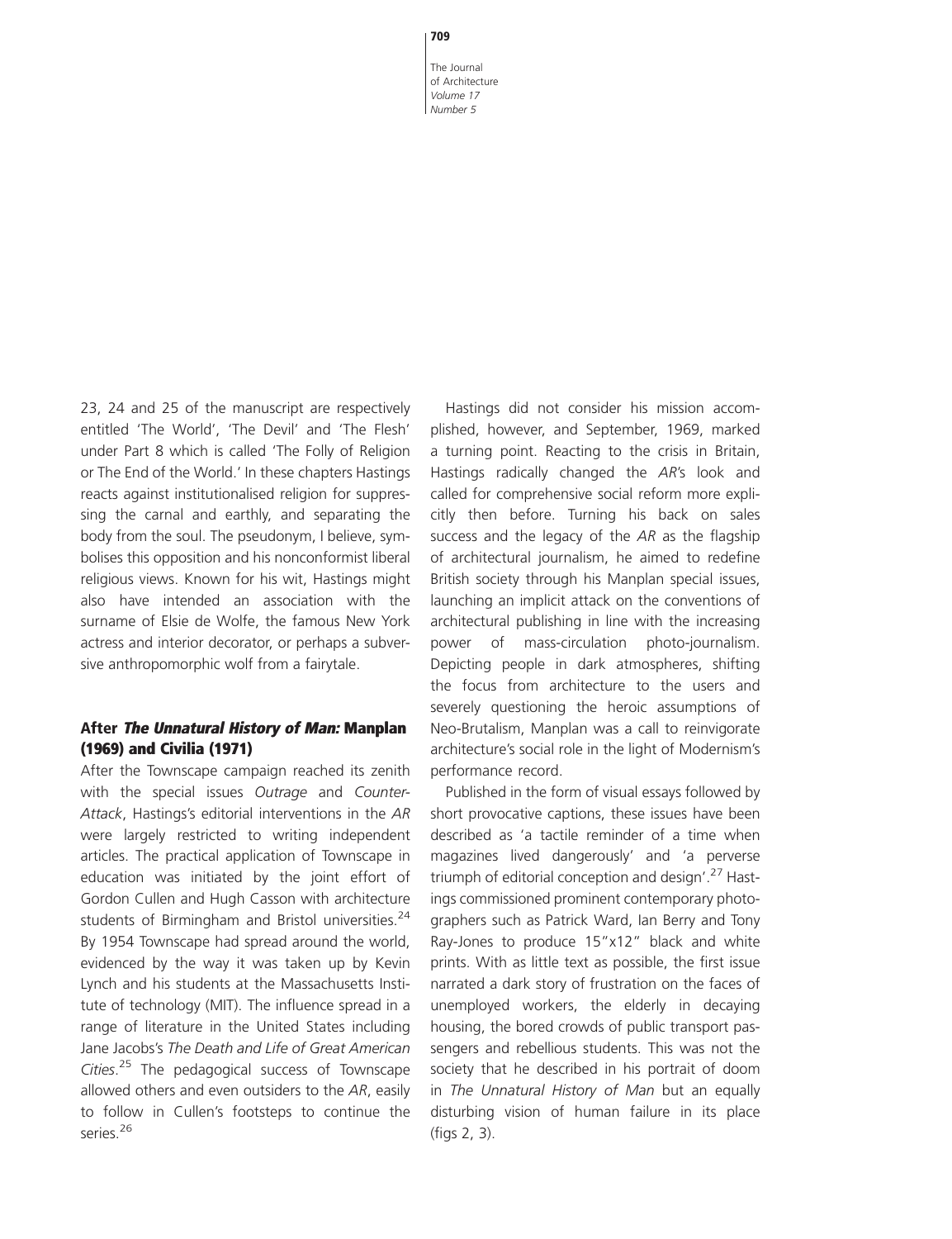Figure 2. 'Frustration', the first issue of Manplan (September, 1969), p. 175.





In this and succeeding months the AR tries to prepare for the '70s and beyond — the last third of the twentieth  $century - by reviewing the state of$ the nation in those areas where it has a patent to speak—architecture and planning. A tall order, made taller by the necessity for the planner to redefine his terms. Housing for instance. Is current housing policy sound and if so will it be valid for the next decade? Or religion. What future is there for churches as buildings in terms of social-and thus townplanning?

Here, as elsewhere, appears the eternal confrontation between the feasible and desirable, what can and what cannot be done. The REVIEW has not exactly plumped for the unobtainable but it has rejected the conventional wisdom. Instead it takes as its yardstick real needs rather than minimum standards. Hence the title MANPLAN. A plan for human beings with a destiny rather than figures in a table of statistics.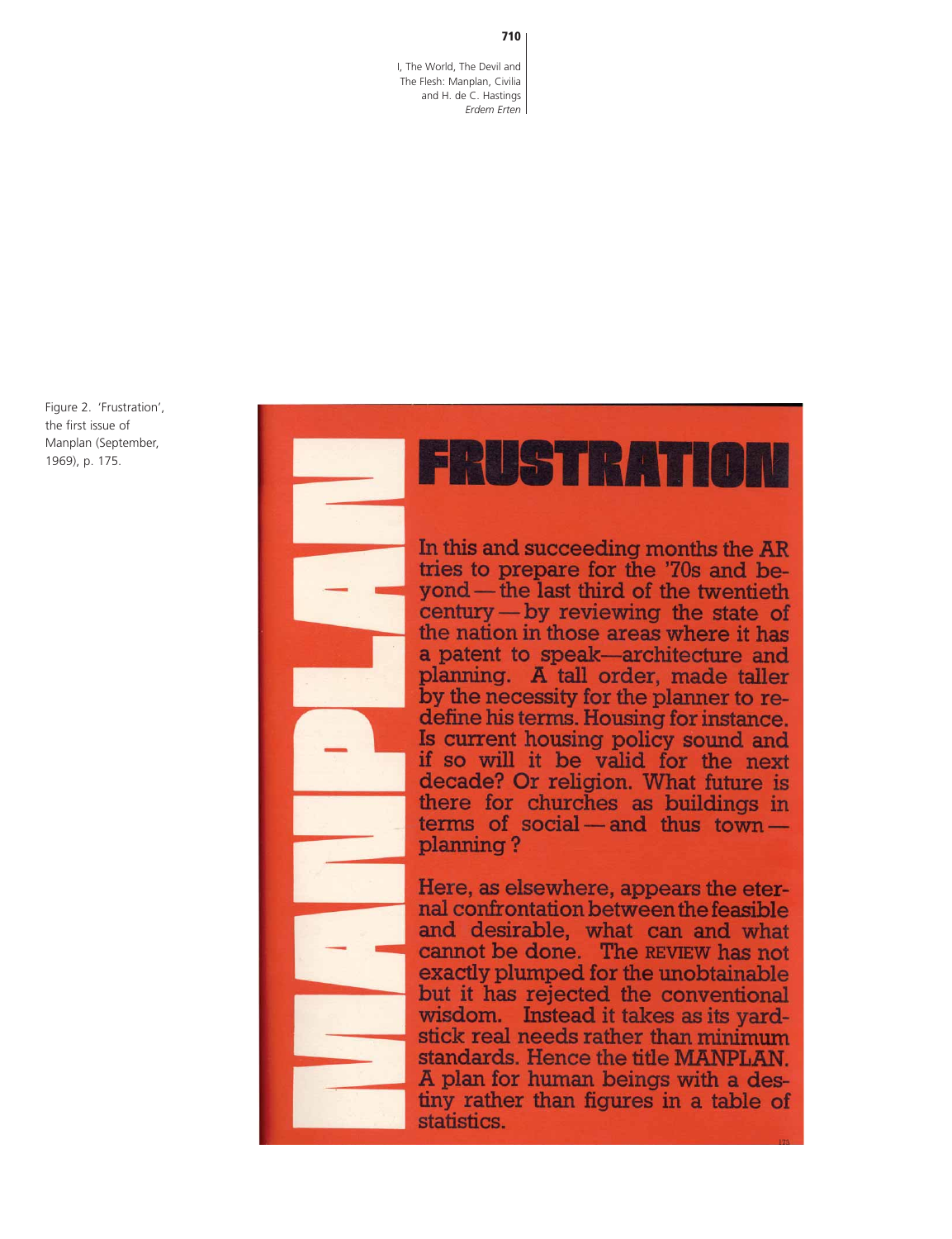

Figure 3. 'People need to know that they are needed', from 'Frustration', the first issue of Manplan (September, 1969), p. 190.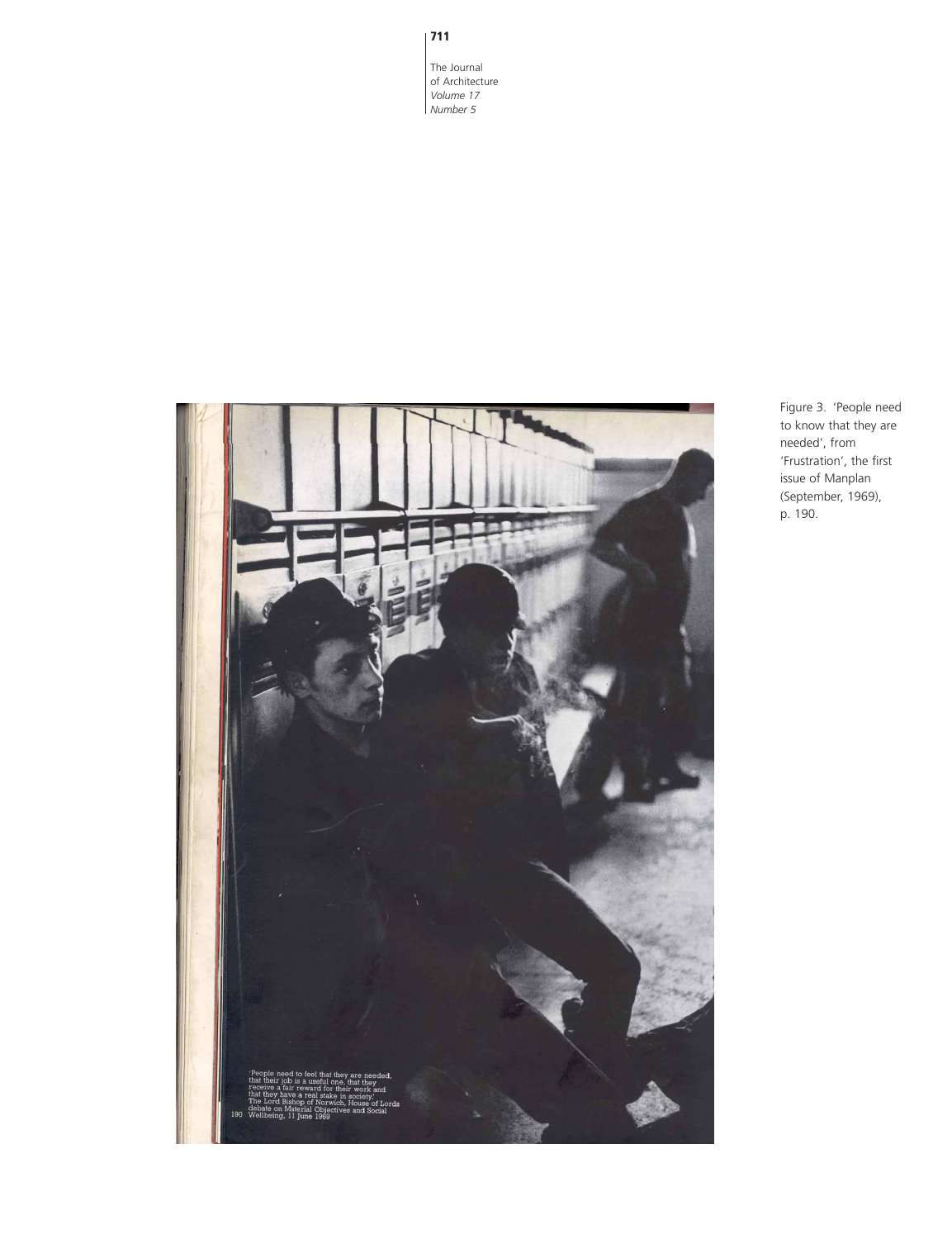In the following seven issues Hastings put industry, education, religion, healthcare and welfare, local government and housing in Britain under scrutiny with increasing polemical fervour. Coined in response to 'Non-Plan: An Experiment in Freedom' published six months earlier in the New Society by Reyner Banham, Peter Hall, Paul Barker and Cedric Price, Manplan protested against these authors' counter-cultural critique which demanded the lifting of planning restrictions to allow freedom of choice, decentralisation and dispersal. Paralleling the messages in his manuscript, Manplan argued that consumer culture and unlimited economic growth had already brought ruthless exploitation of resources and the destruction of the natural landscape during the economic crises of the 1960s. Although, in his memoirs, J. M Richards claims that the AR went into a financial crisis in 1970 as a result of the Manplan series, figures from the Audit Bureau of Circulation<sup>28</sup> show that several magazines experienced a slump in sales in this period, so the widespread legend of Manplan's threat of commercial disaster for the publishers was more probably a reaction against the unconventional behaviour of its angry old editor.

With the Manplan series abandoned on the insistence of his employee-colleagues, Hastings developed Civilia as an alternative vision of a new town that he hoped would create a convincing alternative to the three generations of low-density new towns (culminating in Milton Keynes) against which the AR had campaigned vociferously ever since the war. Among Hastings's papers is a draft outline for a book named Townscape that he must have cancelled after the publication of Cullen's Townscape.

This draft, partially recycled in the text of The Italian Townscape (1963), a theoretical commentary on the photographic essay created by Hastings and his wife, also formed the basis for Civilia (Fig. 4).<sup>29</sup> The Civilia book opened with a revised version of Hastings's essay 'The Theory of Contacts' originally submitted to CIAM in 1937 and then reworked as Chapter 14 of his manuscript. The essay aimed to interpret the city as a network of social and economic relationships embodied in the physical environment, in which architecture as such had a limited role.<sup>30</sup> Civilia similarly emphasised the social role of human congestion as a natural result of the human tendency to socialise, calling for a celebration of high densities that would enable a diversity of social contacts instead of reducing their potential in the manner of low-density Garden City schemes.

Civilia opened with a foreword by Ian Nairn, by then an internationally recognised journalist and author, and Hastings's introductory essay entitled 'Towards a Philosophy of the Environment'. Nairn pointed to the way that the 'affluent/possessive/ materialist/ society digs its own grave' as a result of suburban sprawl, although urbanised living could offer every comfort a citizen needed.<sup>31</sup> Hastings questioned how planning could learn from economics in directing the benefits of such learning for what he called 'environmental reconstruction'.<sup>32</sup> Against theories of decentralisation, Hastings argued that economic activity always favours dense and centralised urban forms.

The exposed rock surfaces and level changes of the North Nuneaton quarry which was the site selected for the project, contributed to a 'picturesque visual drama', offering a fantastic opportunity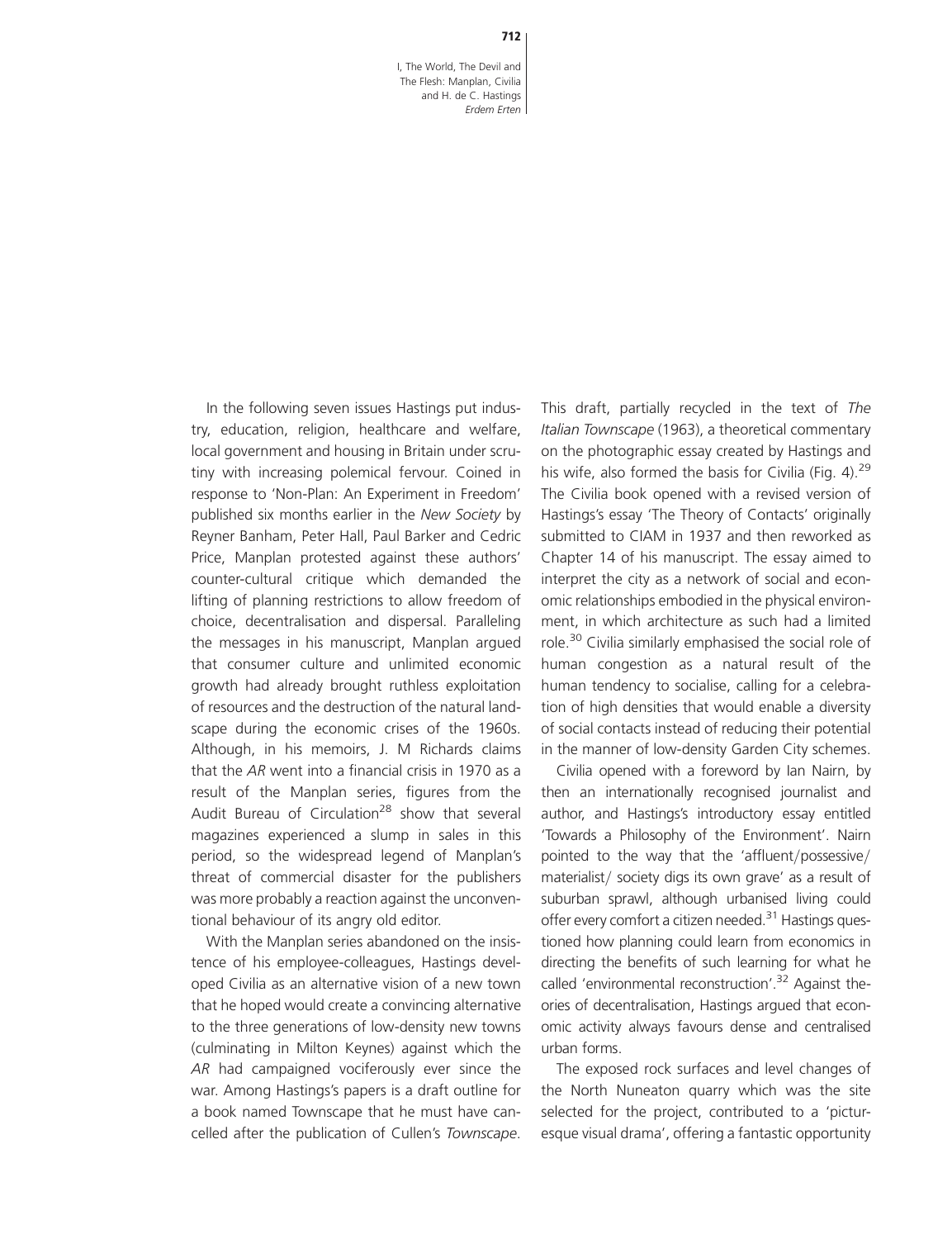

Figure 4. The bookjacket of The Italian Townscape.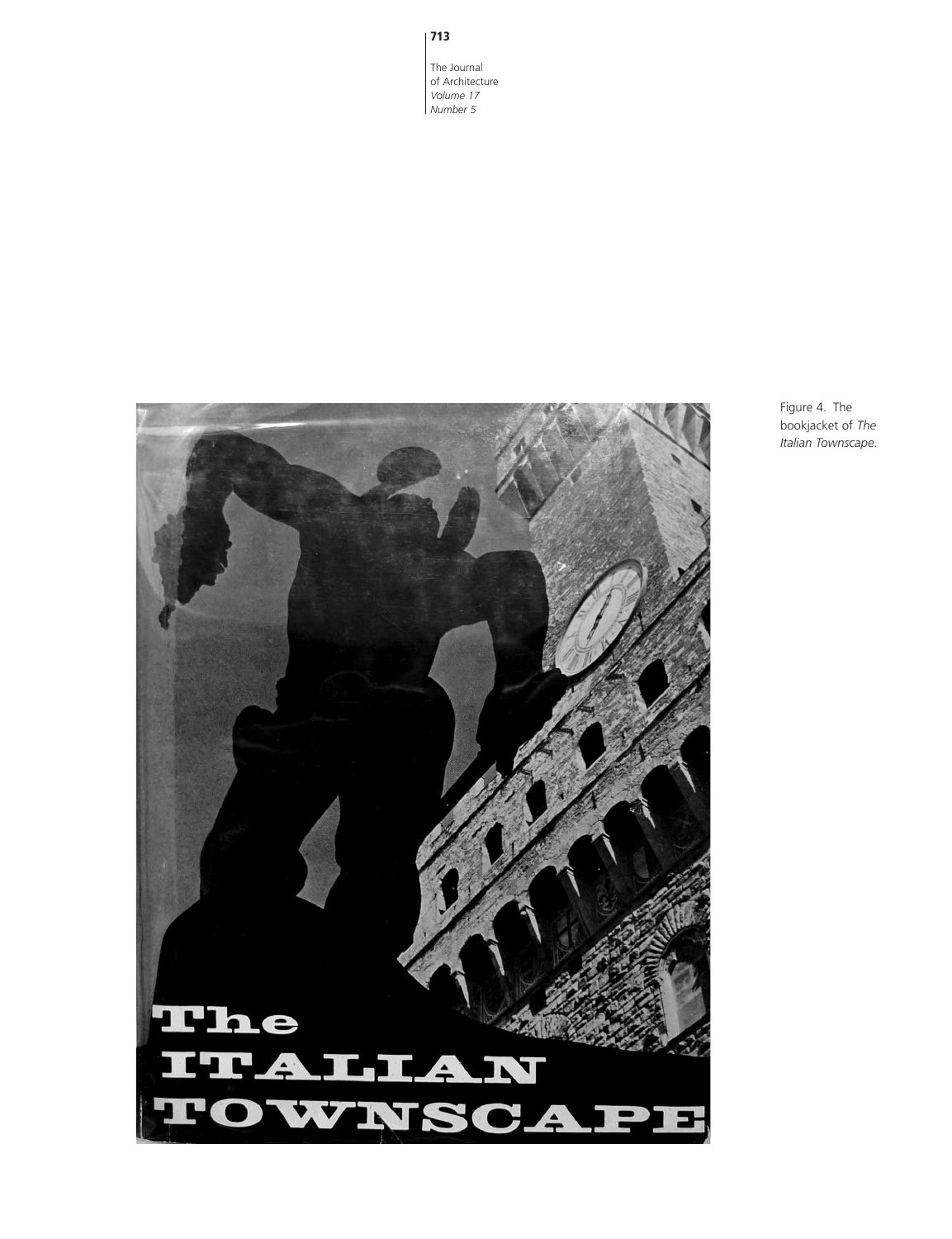

Figure 5. Civilia cover page, The Architectural Review (June, 1971).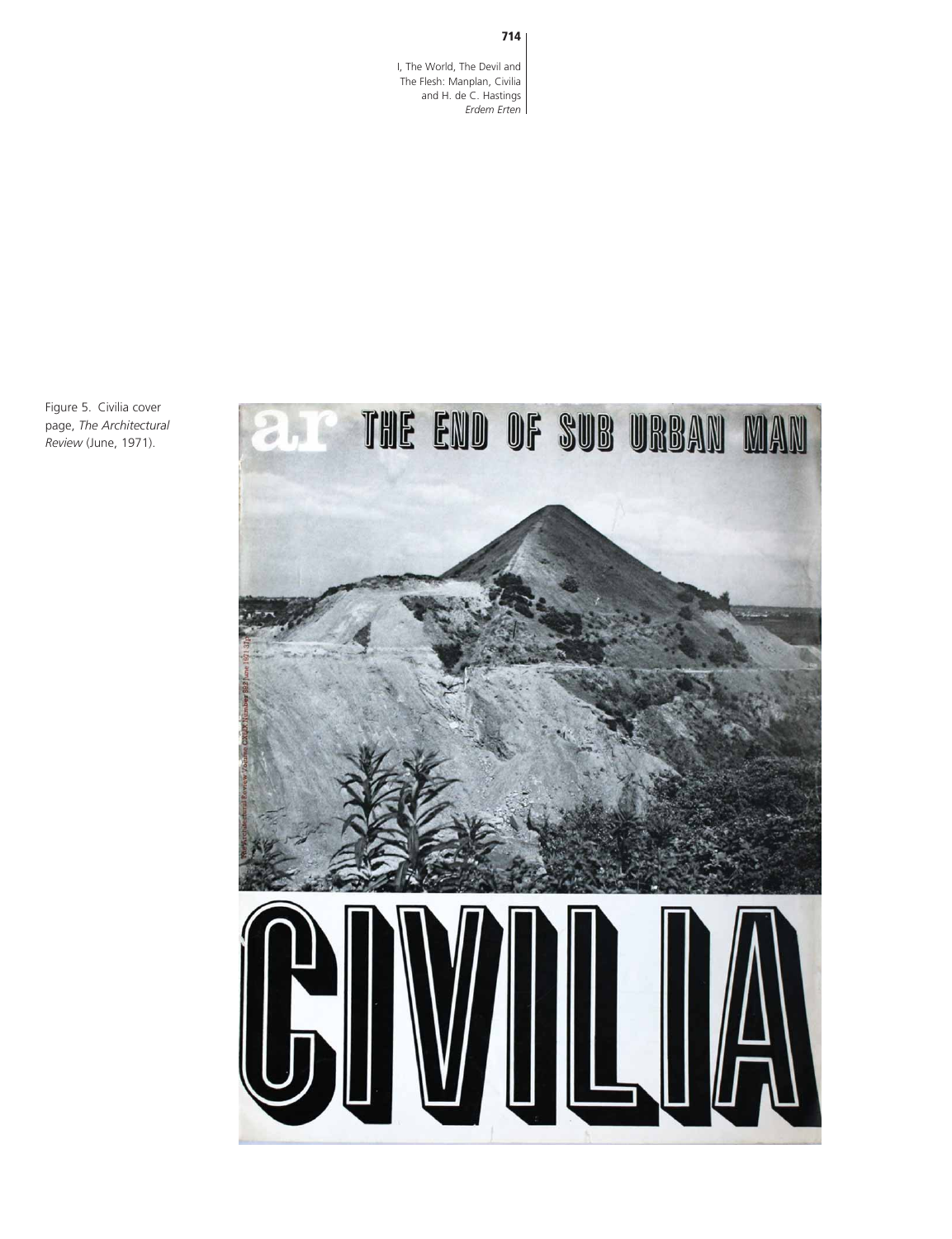

Figure 6. 'Before and after', Civilia, The End of Suburban Man: a Challenge to Semidetsia (London, Architectural Press, 1971), p. 49.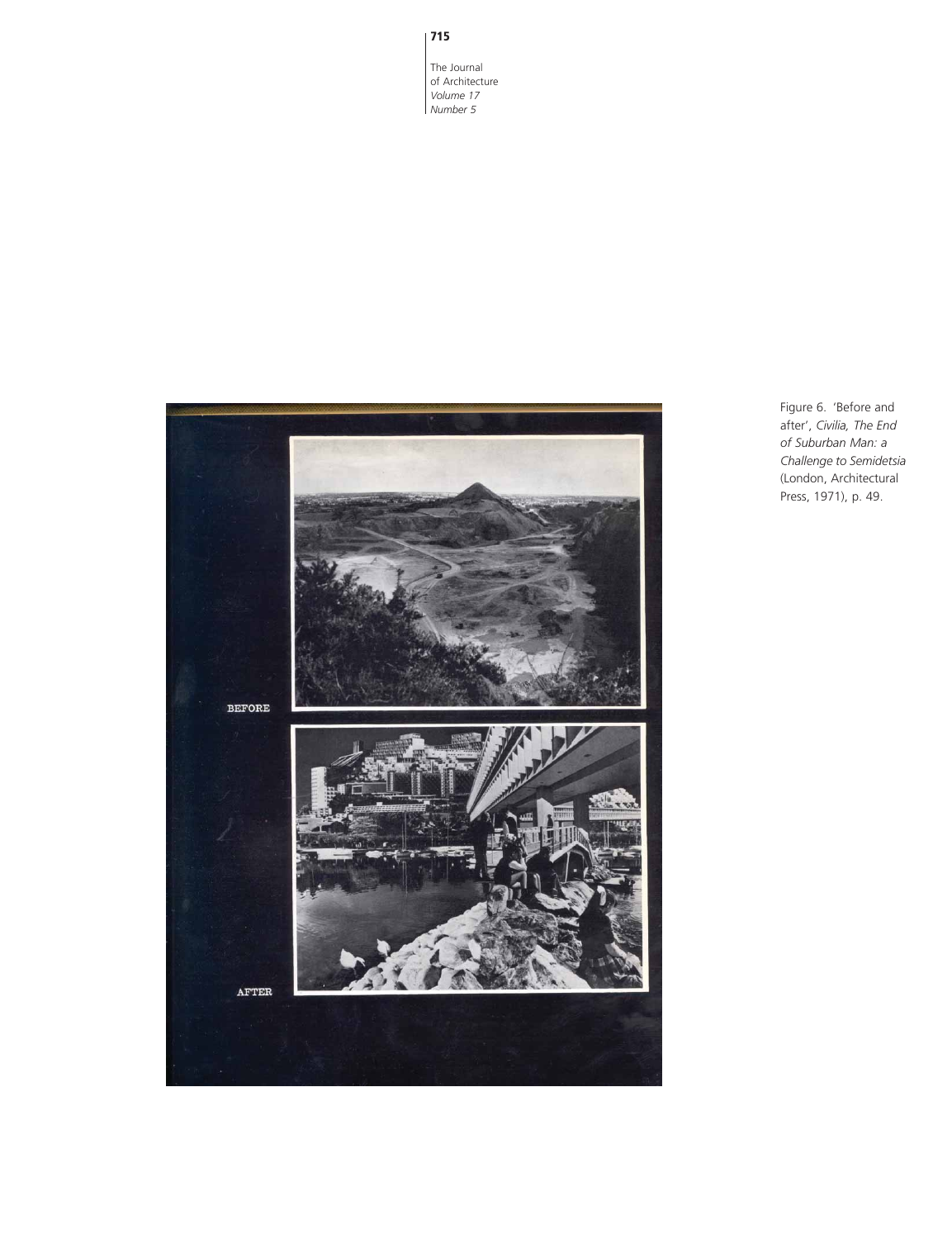for Hastings to make an environmental statement and realise the neo-romantic dream of making peace with nature (Fig. 5). The lake was linked to an existing canal that Hastings proposed should be used both for transport and leisure, picking up one of his favourite themes that the British canal system offered the potential for locating post-industrial leisure cities, while also offering an early example of the reclamation of ex-industrial sites. The photomontages produced by Kenneth Browne, Priscilla Baschieri-Salvadori (Hastings) and himself brought together images that spanned a range from Italian hill towns to recent New Brutalist architecture from the AR's photograph library (Fig. 6). For Hastings, collage and montage were techniques that democratised the art of townscape and that allowed everyone to have a say in the design of a city.

A reduced version of Civilia, published as the June, 1971, issue of the AR, was sent to a number of individuals for their comments after the book was announced by a press release. The comments were published in the Architects' Journal at the end of the month and subsequently provided lively material for the jacket flaps of the book, mixing praise with abuse.<sup>33</sup> The seductive power of Civilia's visual language was in the eyes of some critics its ultimate weakness: Peter Cook called it a 'paste job' while Frederic Osborn, veteran advocate of low-density Garden Cities, referred to it as 'an odious damned lie'.<sup>34</sup> The architect and planner Tom Hancock, the author of Peterborough's master plan, argued that if Civilia was an alternative city it required the creation of an alternative society.<sup>35</sup> Hastings's choice of title for the published version of his manuscript, 'The Alternative Society: Software for the Eighties' (1980), may have been a response to this comment. It was his final attempt to explain the long-pondered ideals that Civilia was meant to embody.

# After Ivor de Wolfe

Urged by his campaigning spirit, Hastings wanted to reformulate the AR's environmental emphasis after disbanding the editorial board in 1971. Among his documents are memoranda to the board on a series of articles, taking as a springboard the January, 1972, issue of The Ecologist magazine (founded in 1970), and subtitled 'A Blueprint for Survival'. The distinguished group of scientists who signed The Ecologist's manifesto vindicated his prophecy of doom in The Unnatural History of Man by condemning 'the industrial way of life with its ethos of expansion'.<sup>36</sup> The Ecologist demanded 'a new philosophy of life and a precise and comprehensive programme' so that human life on earth could be sustained and natural resources could be preserved. $37$  In this demand Hastings saw the possibility of an alternative science of compromise that had a bearing on the whole environment, one that he could finally support.

From Townscape to Civilia, Hastings steered the AR to run campaigns which aimed to reconcile modernity and tradition by promoting a brand of neo-romanticism, arguing for its natural continuity with the national culture. If Civilia's offer of an alternative life appeared to achieve little in 1971, the fact that it could mobilise the people of Nuneaton in 2008 shows that Ivor de Wolfe's affair with the picturesque was about much more than just pictures.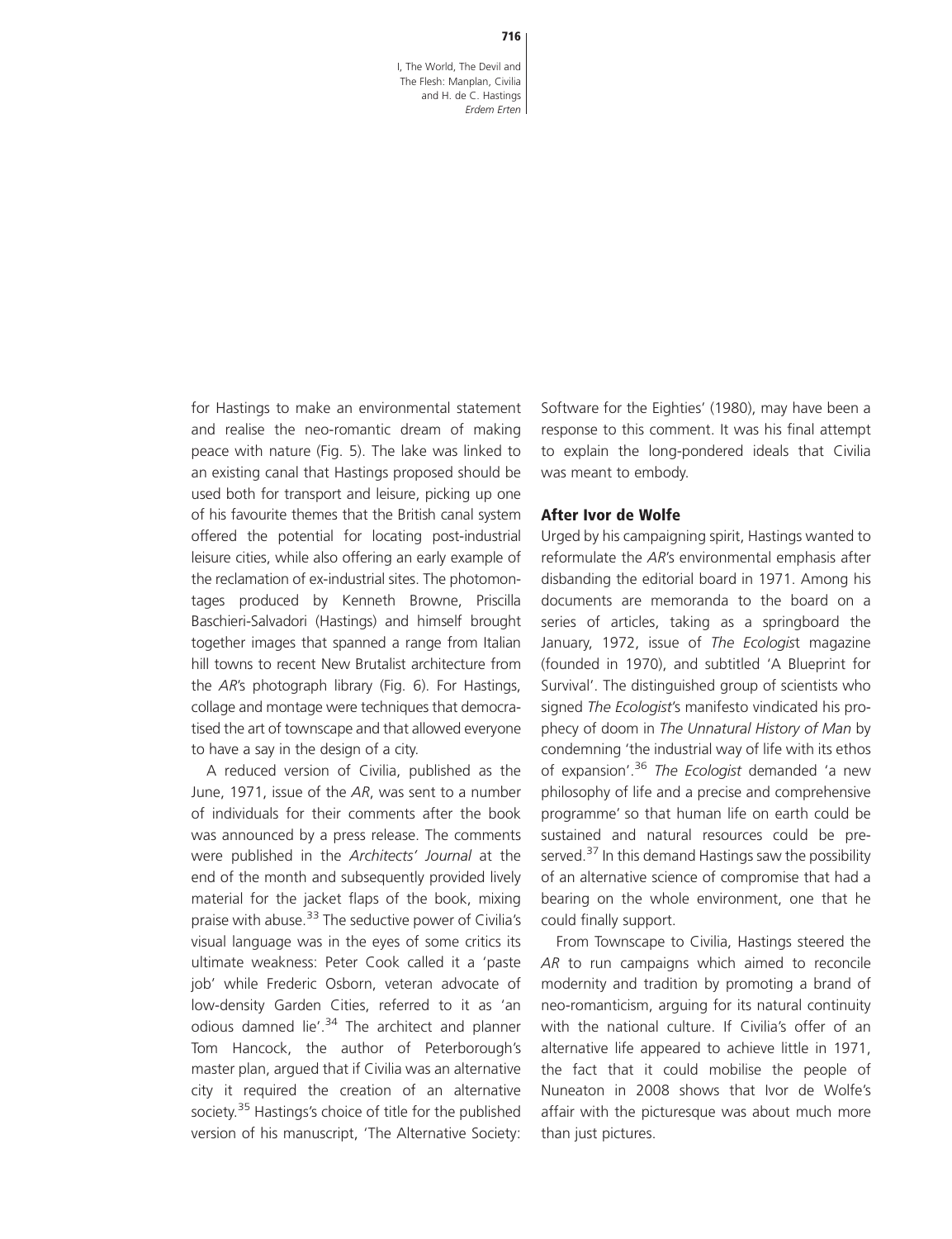717

# Acknowledgements

I would like to thank the anonymous referees, as well as Barnabas Calder, Gillian Darley and Steve Parnell for their comments on earlier versions of this paper, Alan Powers for his most valuable constructive criticism throughout its writing and Mathew Aitchison, John Macarthur and the Architecture History Theory Criticism Research Center of the University of Queensland for inviting me to present the first version of this paper at the Townscape Symposium in London, July, 2011.

# Notes and references

- 1. Plans for the recycling plant were abandoned, after strong protests from the public, in January, 2009: see Claire Harrison, 'Dumped Forever', 16/01/2009; [http://www.nuneaton-news.co.uk/News/DUMPED-](http://www.nuneaton-news.co.uk/News/DUMPED-FOREVER.htm)[FOREVER.htm](http://www.nuneaton-news.co.uk/News/DUMPED-FOREVER.htm)
- 2. See Colin D. A. Boyne, 'H de C Hastings'; [http://www.](http://www.oxforddnb.com/) [oxforddnb.com/](http://www.oxforddnb.com/)
- 3. Susan Lasdun, 'H de C Reviewed',' The Architectural Review, 200 (September, 1996), pp. 68–72.
- 4. I was provided with a copy courtesy of Priscilla Hastings.
- 5. See Clive Bell, Art (London, Chatto & Windus, 1931; 1st. ed. 1914).
- 6. Ivor de Wolfe (pseudonym of H. de C. Hastings), The Unnatural History of Man; unpublished manuscript, p. 3.
- 7. Ibid.
- 8. Ibid., pp. 4–8 (italics mine).
- 9. Ibid., p. 577.
- 10. The Editors, 'The Second Half Century', The Architectural Review, 101 (January, 1947), p. 21.
- 11. In his interview tape with Susan Lasdun, Hastings states 'I have always been a Tory'. According to

Martin Wiener, Harold Macmillan, at the time a member of the House of Commons and prime minister in 1957, had insisted back in 1936 that 'Toryism has always been a form of paternal Socialism'. See Martin Wiener, English Culture and the Decline of the Industrial Spirit, 1850–1980 (Cambridge, Cambridge University Press, 1981), p. 108.

- 12. Julia Stapleton, Political Intellectuals and Public Identities in Britain since 1850 (Manchester, Manchester University Press, 2001), p. 119.
- 13. Hastings refers to Ernest Barker's 'Traditions of Civility' on p. 567 of his manuscript: see Ernest Barker, Traditions of Civility; Eight Essays (Cambridge, Cambridge University Press, 1948).
- 14. See J. M. Richards, 'A Theoretical Basis for Physical Planning', in The Architectural Review, 91 (February, 1942), p. 39.
- 15. See The Editors, 'The Second Half Century', op. cit.
- 16. See Dennis Dworkin, Cultural Marxism In Postwar Britain:History,The New Left, And The Origins Of Cultural Studies (Durham, Duke University Press, 19), p. 32.
- 17. Dworkin's study establishes the active role of the Marxist historians group in this interpretation and its influence on the development of cultural studies. The group's defence of the progressive tradition was apparent in its involvement in the two major English historiographic controversies of the 1950s: the gentry's role in the English Revolution and the social consequences of the early Industrial Revolution. For more on this, see *ibid.*, p. 19.
- 18. H. de C. Hastings, undated, 'Thoughts on Landscape and Democracy', p. 1. This document is an earlier draft for the 1949 Townscape article in Hastings's personal archive.
- 19. Hubert de Cronin Hastings, The Alternative Society: Software for the Nineteen-Eighties (London, David & Charles Limited, 1980), p. 103